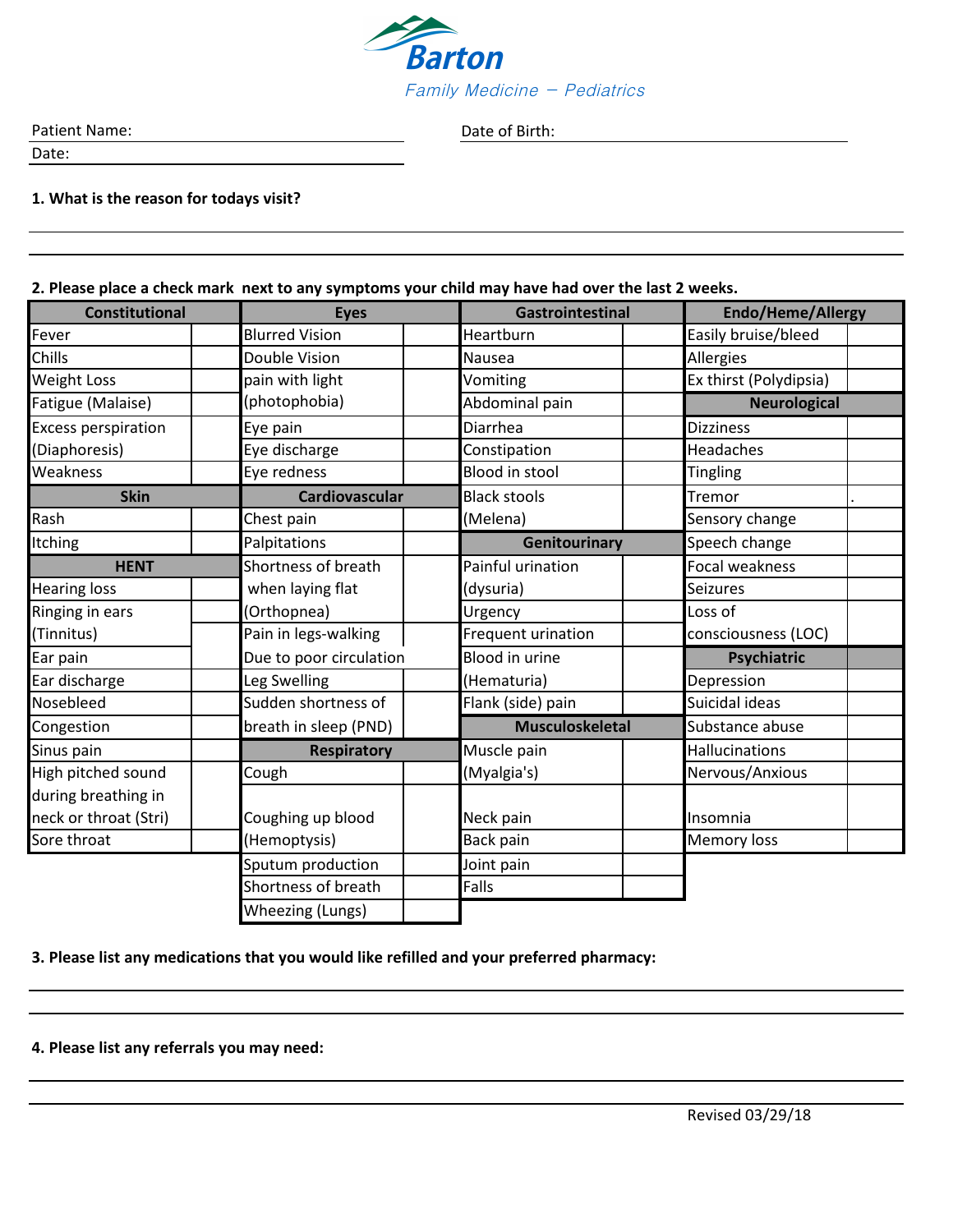

Г

Patient Name: \_\_\_\_\_\_\_\_\_\_\_\_\_\_\_\_\_\_\_\_\_\_\_\_\_\_\_\_\_\_\_\_\_\_\_\_\_\_ Birth Date: \_\_\_\_\_\_\_\_\_\_\_\_\_\_\_

| <b>MEDICATION AND ALL OTHER ALLERGIES</b>                                                                     |        |              |                                                                         |                  |          |                            |            |                 |                      |            |          |
|---------------------------------------------------------------------------------------------------------------|--------|--------------|-------------------------------------------------------------------------|------------------|----------|----------------------------|------------|-----------------|----------------------|------------|----------|
| Please list any allergies, adverse reactions, or side-effects to medications your child may have experienced: |        |              |                                                                         |                  |          |                            |            |                 |                      |            |          |
|                                                                                                               |        |              |                                                                         |                  |          |                            |            |                 |                      |            |          |
| <b>CURRENT MEDICATIONS</b>                                                                                    |        |              |                                                                         |                  |          |                            |            |                 |                      |            |          |
| Strength<br>Name<br>Dose<br>Reason                                                                            |        |              |                                                                         |                  |          |                            |            |                 |                      |            |          |
|                                                                                                               |        |              |                                                                         |                  |          |                            |            |                 |                      |            |          |
|                                                                                                               |        |              |                                                                         |                  |          |                            |            |                 |                      |            |          |
|                                                                                                               |        |              |                                                                         |                  |          |                            |            |                 |                      |            |          |
|                                                                                                               |        |              | <b>PAST MEDICAL HISTORY</b>                                             |                  |          |                            |            |                 |                      |            |          |
|                                                                                                               |        |              |                                                                         |                  |          |                            |            |                 |                      |            |          |
|                                                                                                               |        |              | Strep throat?                                                           |                  |          | Tonsillitis?               |            |                 |                      |            |          |
|                                                                                                               |        |              | Approximate number of                                                   |                  |          | Approximate                |            |                 |                      |            |          |
| Chicken Pox?                                                                                                  |        | Yes No       | times:                                                                  | Yes <sup> </sup> | No       | number of times:           | Yesl       | No              | Asthma?              | Yes        | No       |
|                                                                                                               |        |              | Has your child ever had an                                              |                  |          | Ear Infections?            |            |                 |                      |            |          |
|                                                                                                               |        |              | <b>EEG</b>                                                              |                  |          | Approximate                |            |                 | Blood                |            |          |
| Measles?                                                                                                      | Yes No |              | (Electroencephalogram)?                                                 | Yes              | No       | number of times:           | Yes No     |                 | Transfusions?        | Yes        | No       |
|                                                                                                               |        |              |                                                                         |                  |          |                            |            |                 |                      |            |          |
| Mumps?<br>Rubella?                                                                                            | Yes    | Yes No<br>No | Psychological evaluations?   Yes<br>Hearing tests?                      | Yes              | No<br>No | Heart Murmur?<br>HIV/AIDS? | Yes<br>Yes | No<br><b>No</b> | Cancer?<br>Seizures? | Yes<br>Yes | No<br>No |
|                                                                                                               |        |              |                                                                         |                  |          |                            |            |                 |                      |            |          |
| Scarlet Fever?                                                                                                | Yes    | No l         | Speech/language tests?                                                  | Yes              | No       | Meningitis?                | Yes        | <b>No</b>       | Sickle Cell?         | Yes        | No       |
|                                                                                                               |        |              |                                                                         |                  |          | Parathyroid                |            |                 | Clotting             |            |          |
| Pneumonia?                                                                                                    |        | Yes No       | <b>Diabetes Mellitus?</b><br>Exposure to solvents or                    | Yes              | No       | Disorder?                  |            | Yes No          | Disorder?            | Yes No     |          |
| <b>Frequent Colds?</b>                                                                                        | Yes No |              | heavy metals?                                                           | Yes              | No       | <b>Adrenal Disorder?</b>   | Yes        | No              | Diabetes?            | Yes        | No       |
|                                                                                                               |        |              |                                                                         |                  |          |                            |            |                 |                      |            |          |
|                                                                                                               |        |              | Exposure to                                                             |                  |          |                            |            |                 |                      |            |          |
|                                                                                                               |        |              | pesticides/herbicides or                                                |                  |          |                            |            |                 | Pituitary            |            |          |
| <b>Rheumatic Fever?</b>                                                                                       |        | Yes No       | other toxic chemicals?                                                  |                  | Yes No   | Allergies?                 |            | Yes No          | Disease?             | Yes        | No       |
| Tonsillitis?                                                                                                  |        |              |                                                                         |                  |          |                            |            |                 |                      |            |          |
| Approximate                                                                                                   |        |              |                                                                         |                  |          |                            |            |                 | Failure to           |            |          |
| number of times:                                                                                              |        | Yes No       | Low birth weight?                                                       |                  | Yes No   | Anemia?                    |            | Yes No          | thrive?              | Yes        | No       |
| Ear Infections?                                                                                               |        |              |                                                                         |                  |          |                            |            |                 |                      |            |          |
| Approximate                                                                                                   |        |              |                                                                         |                  |          | Irregular heart            |            |                 | Urinary tract        |            |          |
| number of times:                                                                                              |        | Yes No       | High birth weight?                                                      |                  | Yes No   | beat?                      |            | Yes No          | infections?          | Yes No     |          |
|                                                                                                               |        |              | <b>SURGICAL HISTORY</b>                                                 |                  |          |                            |            |                 |                      |            |          |
|                                                                                                               |        |              | Please list the date and type of any surgeries your child may have had: |                  |          |                            |            |                 |                      |            |          |
|                                                                                                               |        |              |                                                                         |                  |          |                            |            |                 |                      |            |          |
|                                                                                                               |        |              |                                                                         |                  |          |                            |            |                 |                      |            |          |
|                                                                                                               |        |              |                                                                         |                  |          |                            |            |                 |                      |            |          |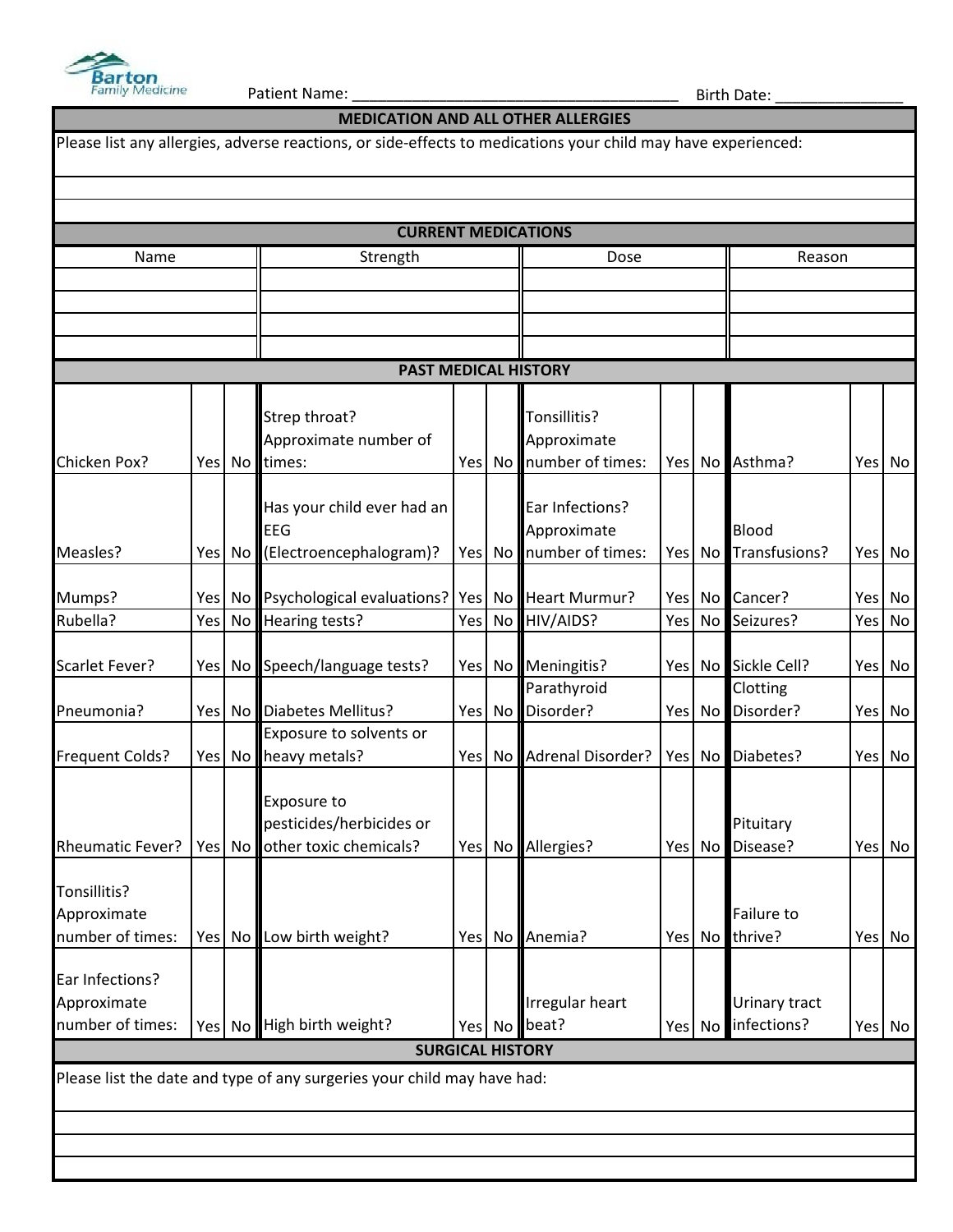Patient Name: Birth Date: Birth Date: Birth Date: Birth Date: Birth Date: Birth Date: Birth Date: Birth Date: Birth Date: Birth Date: Birth Date: Birth Date: Birth Date: Birth Date: Birth Date: Birth Date: Birth Date: Birt

|                                                                                   |            | <b>FAMILY HISTORY</b>   |             |         |         |          |                                              |                 |          |                         |                |        |              |      |      |  |
|-----------------------------------------------------------------------------------|------------|-------------------------|-------------|---------|---------|----------|----------------------------------------------|-----------------|----------|-------------------------|----------------|--------|--------------|------|------|--|
| Please place a check mark under each disease that pertains to each family member. |            |                         |             |         |         |          |                                              |                 |          |                         |                |        |              |      |      |  |
| Please add any additional diseases or relatives as needed to "Add:"               |            |                         |             |         |         |          |                                              |                 |          |                         |                |        |              |      |      |  |
|                                                                                   |            | Age at death            | Arthritis   | Lung DZ | Genetic | Cancer   | Psychiatry                                   | <b>Diabetes</b> | Heart DZ | Hypertension            | Hyperlipidemia | Stroke | Alcohol/Drug | Add: | Add: |  |
| Relationship<br><b>Mother</b>                                                     |            | Alive?                  |             |         |         |          |                                              |                 |          |                         |                |        |              |      |      |  |
|                                                                                   | Yes        | <b>No</b>               |             |         |         |          |                                              |                 |          |                         |                |        |              |      |      |  |
| <b>Father</b>                                                                     | Yes        | <b>No</b>               |             |         |         |          |                                              |                 |          |                         |                |        |              |      |      |  |
| <b>Sister</b><br><b>Brother</b>                                                   | Yes        | <b>No</b>               |             |         |         |          |                                              |                 |          |                         |                |        |              |      |      |  |
| <b>Maternal Aunt</b>                                                              | Yes        | <b>No</b><br><b>No</b>  |             |         |         |          |                                              |                 |          |                         |                |        |              |      |      |  |
| <b>Maternal Uncle</b>                                                             | Yes<br>Yes | <b>No</b>               |             |         |         |          |                                              |                 |          |                         |                |        |              |      |      |  |
| <b>Paternal Aunt</b>                                                              | Yes        | No                      |             |         |         |          |                                              |                 |          |                         |                |        |              |      |      |  |
| <b>Paternal Uncle</b>                                                             | Yes        | <b>No</b>               |             |         |         |          |                                              |                 |          |                         |                |        |              |      |      |  |
| <b>Maternal GM</b>                                                                | Yes        | No                      |             |         |         |          |                                              |                 |          |                         |                |        |              |      |      |  |
| <b>Maternal GF</b>                                                                | Yes        | <b>No</b>               |             |         |         |          |                                              |                 |          |                         |                |        |              |      |      |  |
| <b>Paternal GM</b>                                                                | Yes        | <b>No</b>               |             |         |         |          |                                              |                 |          |                         |                |        |              |      |      |  |
| <b>Paternal GF</b>                                                                | Yes        | <b>No</b>               |             |         |         |          |                                              |                 |          |                         |                |        |              |      |      |  |
| Add:                                                                              | Yes        | <b>No</b>               |             |         |         |          |                                              |                 |          |                         |                |        |              |      |      |  |
| Add:                                                                              | Yes        | <b>No</b>               |             |         |         |          |                                              |                 |          |                         |                |        |              |      |      |  |
| Add:                                                                              | Yes        | No                      |             |         |         |          |                                              |                 |          |                         |                |        |              |      |      |  |
| Add:                                                                              | Yes        | <b>No</b>               |             |         |         |          |                                              |                 |          |                         |                |        |              |      |      |  |
|                                                                                   |            | <b>PRENATAL HISTORY</b> |             |         |         |          |                                              |                 |          |                         |                |        |              |      |      |  |
| Previous pregnancies by natural mother, miscarriages, or complications?           |            |                         |             |         |         |          | Yes                                          | <b>No</b>       |          |                         |                |        |              |      |      |  |
| If yes please explain:                                                            |            |                         |             |         |         |          |                                              |                 |          |                         |                |        |              |      |      |  |
|                                                                                   |            |                         |             |         |         |          |                                              |                 |          |                         |                |        |              |      |      |  |
| Mother's age at child's birth:                                                    |            |                         |             |         |         |          |                                              |                 |          |                         |                |        |              |      |      |  |
| Mother's health during pregnancy:                                                 |            |                         |             |         |         |          |                                              |                 |          |                         |                |        |              |      |      |  |
| <b>Bleeding</b>                                                                   |            | <b>Nausea</b>           |             |         |         |          | Physical or emotional trauma                 |                 |          |                         |                |        |              |      |      |  |
| <b>Illness</b>                                                                    |            | Hypertension            |             |         |         |          | Cigarettes, alcohol, drug use                |                 |          |                         |                |        |              |      |      |  |
| <b>Medications</b>                                                                |            | <b>Diabetes</b>         |             |         |         |          |                                              |                 |          | <b>Thyroid problems</b> |                |        |              |      |      |  |
|                                                                                   |            | <b>SOCIAL HISTORY</b>   |             |         |         |          |                                              |                 |          |                         |                |        |              |      |      |  |
| Please list the number and relationship of persons living in the home:            |            |                         |             |         |         |          |                                              |                 |          |                         |                |        |              |      |      |  |
| Is your child exposed to second hand smoke?                                       |            |                         |             |         |         |          |                                              |                 |          |                         |                |        |              |      |      |  |
| Please list the number and type of pets:                                          |            |                         |             |         |         |          |                                              |                 |          |                         |                |        |              |      |      |  |
| Is there a history of sexual, mental/emotional, physical abuse?                   |            |                         |             |         |         |          |                                              |                 |          |                         |                |        |              |      |      |  |
| If so, at what age and by whom?                                                   |            |                         |             |         |         |          |                                              |                 |          |                         |                |        |              |      |      |  |
| Childs sleep patterns:                                                            |            |                         |             |         |         |          |                                              |                 |          |                         |                |        |              |      |      |  |
| Age began sitting:                                                                |            | Crawling                |             |         |         | Walking: |                                              |                 |          |                         | Talking:       |        |              |      |      |  |
|                                                                                   |            |                         | <b>DIET</b> |         |         |          |                                              |                 |          |                         |                |        |              |      |      |  |
| Please describe your child's typical daily diet:                                  |            |                         |             |         |         |          |                                              |                 |          |                         |                |        |              |      |      |  |
|                                                                                   |            | Lunch:                  |             |         |         |          |                                              |                 |          | Snacks:                 |                |        |              |      |      |  |
| Dinner:                                                                           |            | Drinks:                 |             |         |         |          |                                              |                 |          |                         |                |        |              |      |      |  |
| Food intolerances:                                                                |            |                         |             |         |         |          |                                              |                 |          |                         |                |        |              |      |      |  |
| Breast Fed: Y/N<br>If yes how long:                                               |            |                         |             |         |         |          |                                              |                 |          |                         |                |        |              |      |      |  |
| Age began solids:                                                                 |            | Which foods:            |             |         |         |          | <u> 1989 - Andrea Andrew Maria (b. 1989)</u> |                 |          |                         |                |        |              |      |      |  |
|                                                                                   |            |                         |             |         |         |          |                                              |                 |          |                         |                |        |              |      |      |  |